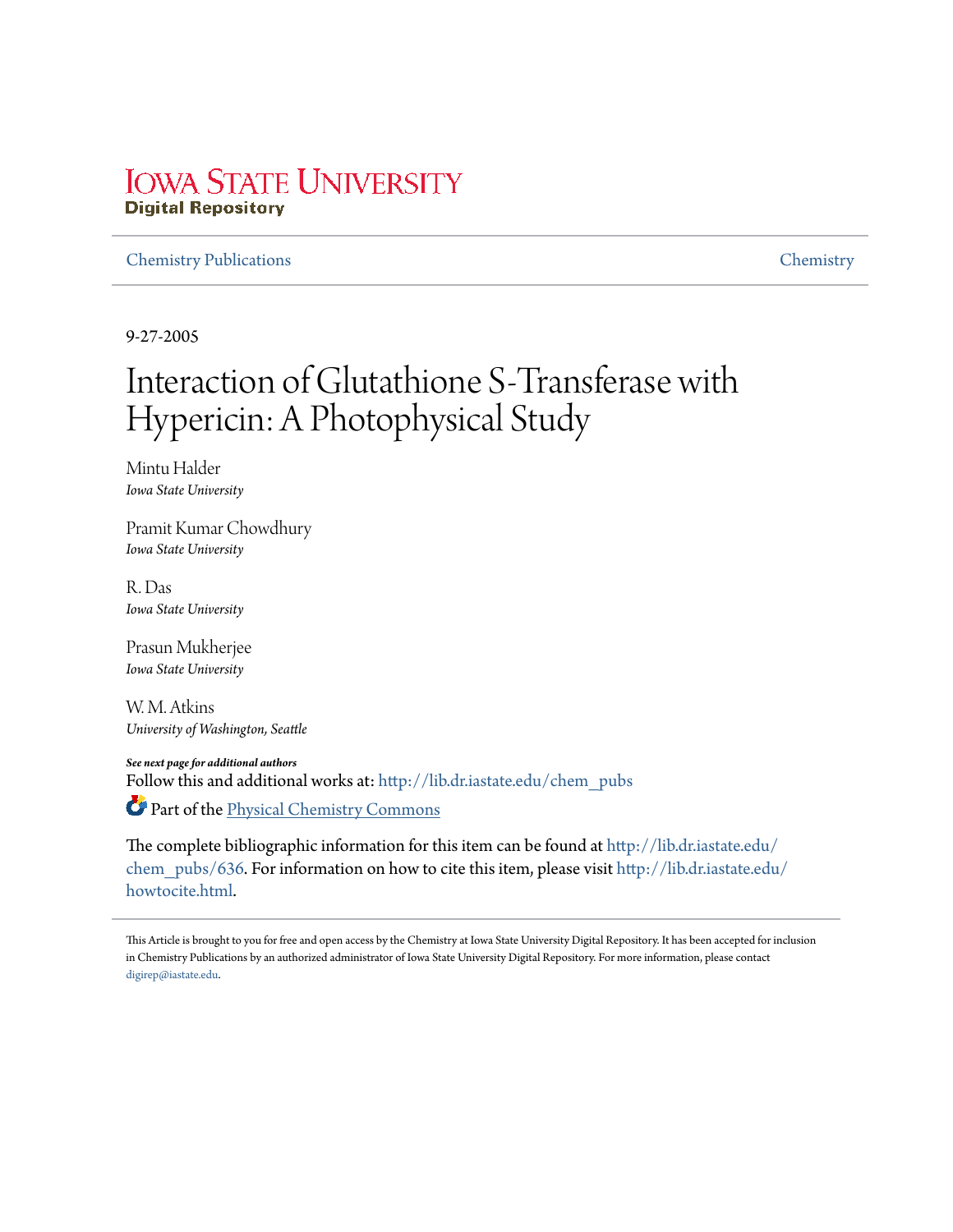# Interaction of Glutathione S-Transferase with Hypericin: A Photophysical Study

# **Abstract**

The photophysics of hypericin have been studied in its complex with two different isoforms, A1-1 and P1-1, of the protein glutathione S-transferase (GST). One molecule of hypericin binds to each of the two GST subunits. Comparisons are made with our previous results for the hypericin/human serum albumin complex (*Photochem. Photobiol.* **1999,** *69*, 633−645). Hypericin binds with high affinity to the GSTs: 0.65 μM for the A1-1 isoform and 0.51 μM for the P1-1 isoform (*Biochemistry* **2004**, *43*, 12761−12769). The photophysics and activity of hypericin are strongly modulated by the binding protein. Intramolecular hydrogen-atom transfer is suppressed in both cases. Most importantly, while there is significant singlet oxygen generation from hypericin bound to GST A1-1, binding to GST P1-1 suppresses singlet oxygen generation to almost negligible levels. The data are rationalized in terms of a simple model in which the hypericin photophysics depends entirely upon the decay of the triplet state by two competing processes, quenching by oxygen to yield singlet oxygen and ionization, the latter of these two are proposed to be modulated by A1-1 and P1-1.

## **Keywords**

Hypericin, Isoforms, Photophysics, Ionization, Mathematical models, Molecular dynamics, proteins, dimethyl sulfoxide, glutathione transferase, perylene, chemistry, photochemistry, photolysis, physical chemistry, ultraviolet spectrophotometry

### **Disciplines**

Chemistry | Physical Chemistry

#### **Comments**

Reprinted (adatped) with permission from *Journal of Physical Chemistry B* 109 (2005): 19484, doi: 10.1021/ jp051645u. Copyright 2005 American Chemical Society.

#### **Authors**

Mintu Halder, Pramit Kumar Chowdhury, R. Das, Prasun Mukherjee, W. M. Atkins, and Jacob W. Petrich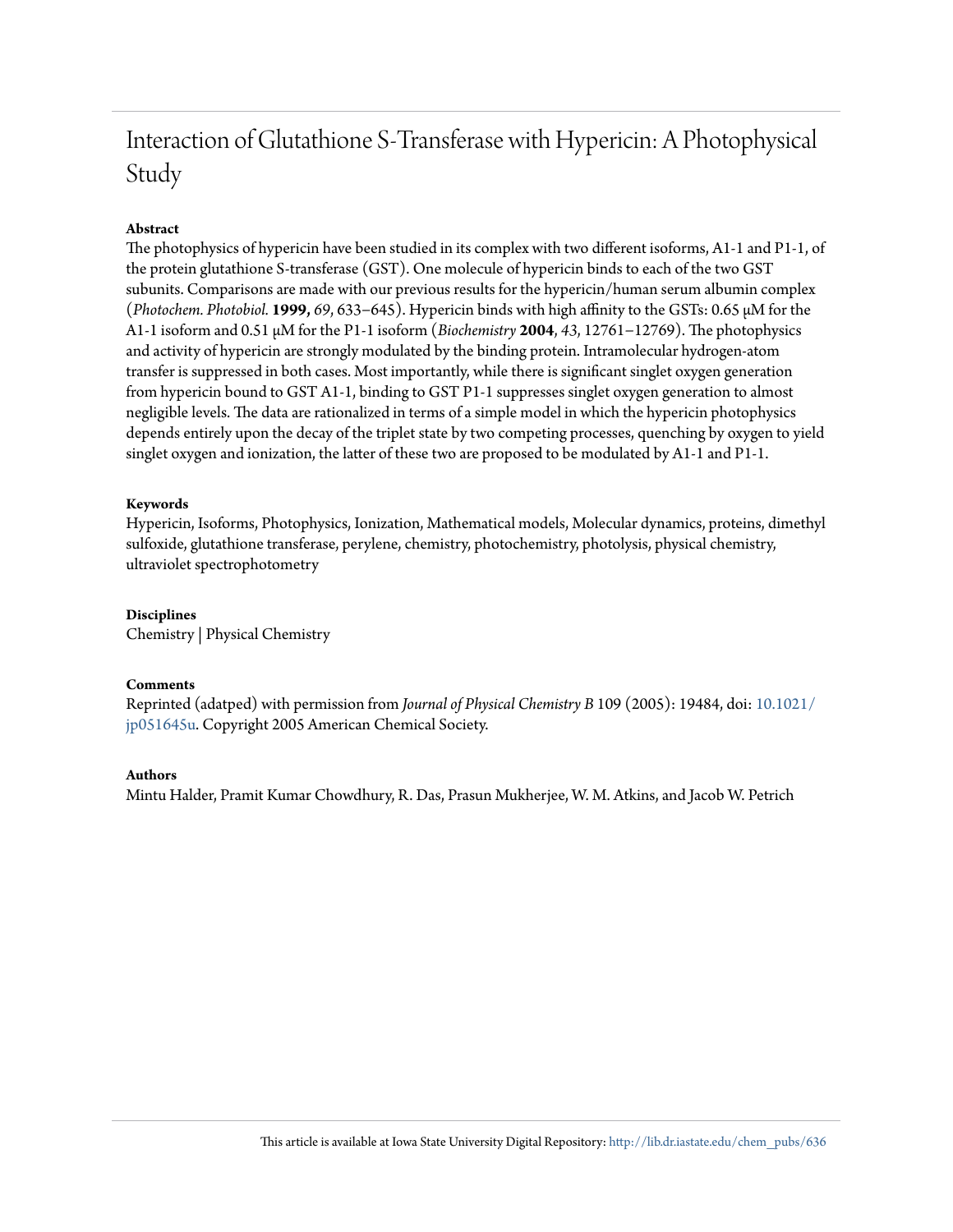# **Interaction of Glutathione S-Transferase with Hypericin: A Photophysical Study**

**M. Halder,† P. K. Chowdhury,† R. Das,† P. Mukherjee,† W. M. Atkins,‡ and J. W. Petrich\*,†**

*Department of Chemistry, Iowa State Uni*V*ersity, Ames, Iowa 50011, and Departments of Chemistry and Medicinal Chemistry, Uni*V*ersity of Washington, Seattle, Washington 98185*

*Recei*V*ed: April 1, 2005; In Final Form: June 27, 2005*

The photophysics of hypericin have been studied in its complex with two different isoforms, A1-1 and P1-1, of the protein glutathione S-transferase (GST). One molecule of hypericin binds to each of the two GST subunits. Comparisons are made with our previous results for the hypericin/human serum albumin complex (*Photochem. Photobiol.* **1999,** 69, 633–645). Hypericin binds with high affinity to the GSTs: 0.65  $\mu$ M for the A1-1 isoform and 0.51  $\mu$ M for the P1-1 isoform (*Biochemistry* 2004, 43, 12761-12769). The photophysics and activity of hypericin are strongly modulated by the binding protein. Intramolecular hydrogen-atom transfer is suppressed in both cases. Most importantly, while there is significant singlet oxygen generation from hypericin bound to GST A1-1, binding to GST P1-1 suppresses singlet oxygen generation to almost negligible levels. The data are rationalized in terms of a simple model in which the hypericin photophysics depends entirely upon the decay of the triplet state by two competing processes, quenching by oxygen to yield singlet oxygen and ionization, the latter of these two are proposed to be modulated by A1-1 and P1-1.

#### **Introduction**

Hypericin (Figure 1) is a major component of the botanical dietary supplement, St. John's Wort. It is a widely spread, naturally occurring perylene quinone pigment that is of great interest because of its broad spectrum of light-induced biological activities. $1-5$  Here, we investigate the photophysics of hypericin in complex with a biologically important protein to which it binds with high affinity, glutathione S-transferase (GST).

GSTs (Figure 2) are biologically significant because they catalyze the conjugation of reduced glutathione (GSH) to a variety of electrophiles and thereby detoxify carcinogens, pesticides, and reactive products generated under oxidative stress. The conjugation of GSH with a foreign compound generally results in the formation of a nontoxic product that can be readily eliminated.<sup>6</sup> In addition to their catalytic function, GSTs also serve as nonenzymatic binding proteins, known as ligandins, that interact with various lipophilic compounds that include steroid and thyroid hormones. Finally, reactive oxygen species can trigger apoptosis, programmed cell death, in cells. The production of GSTs, by helping to protect the cell from oxidative damage caused by reactive oxygen species, assists in obviating the induction of apoptosis.<sup>6</sup> Cytochrome P450, especially the form CYP3A4 which predominates in hepatic tissue, has functions similar to that of GST. It metabolizes endogenous compounds and xenobiotics. It is believed to be capable of binding multiple ligands, of the size of pyrene, and we have shown that it can bind hypericin with high affinity.<sup>7</sup> Human serum albumin (HSA) is the archetypal drug transport protein, and we have studied hypericin bound to HSA extensively in the past.<sup>8</sup> Our hypericin/HSA results serve as a baseline reference.

The biological activity of hypericin and its analogues depends on light. Hypericin displays light-induced activity against several



Figure 1. Hypericin (7,14 normal form).

types of viruses, including the human immunodeficiency virus  $(HIV)$ , <sup>9-11</sup> as well as antiproliferative and cytotoxic effects on tumor cells.<sup>12-15</sup> Hypericin is also a potent antidepressant,<sup>16,17</sup> exhibits light-dependent inhibition of protein kinase C (PKC), which has been suggested to be a locus of its antiviral activity,<sup>18</sup> and is reported to possess numerous other types of biological behavior.<sup>19-21</sup> Hypericin, like other anticancer drugs, also induces apoptosis. $22,23$  Consequently, it is important to understand the primary photophysical processes occurring after photon absorption. Our work has produced several hypotheses concerning the excited-state H-atom transfer in these molecules, namely, that excited-state intramolecular hydrogen atom displacement ultimately triggers the ejection of a proton. We have argued that the antiviral activity of hypericin remains significant in the absence of oxygen.<sup>24</sup> The question then arises how hypericin interacts with a cell and by what means its biological effects

<sup>\*</sup> To whom correspondence should be addressed. E-mail: jwp@iastate.edu.

<sup>†</sup> Iowa State University.

<sup>‡</sup> University of Washington.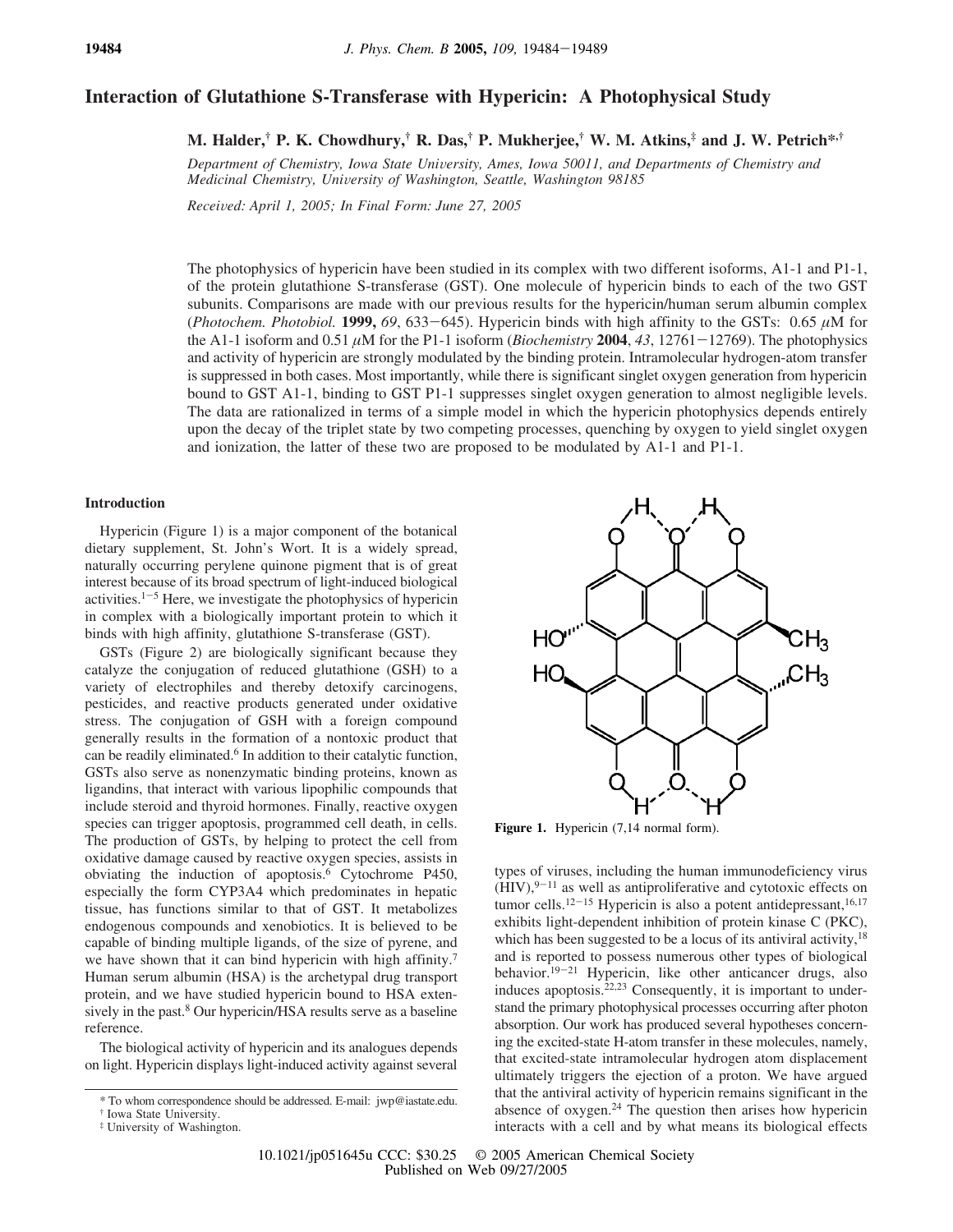

 $A1-1$ 

**P1-1** 

Figure 2. GST isoforms: A1-1 (left), P1-1 (right). Although the two proteins are structurally very homologous, they share only 29% sequence homology.<sup>7</sup>

are exerted. Photoactive molecules are traditionally depicted as either interacting directly with a substrate (type I mechanisms) or producing reactive oxygen species, especially singlet oxygen (type II mechanisms) that exhibit toxicity. Clearly, hypericin and its analogues produce parallel pathways, which work either independently of the type I and type II mechanisms or in such a way as to complement them. We wish to elucidate these parallel pathways.

Owing to this light-induced biological activity, which is diverse, widespread, and important, we have been studying the early time photophysics of hypericin and its analogues. $8,25-37$ By means of H/D substitution, investigation of methoxy analogues, and complementary studies using both transient absorption and fluorescence upconversion spectroscopies, we have argued that the major primary photophysical process in hypericin in organic solvents is excited-state intramolecular hydrogen-atom transfer.

After the intramolecular H-atom transfer, there is an *intermolecular* proton transfer to the solvent.<sup>38</sup>-<sup>40</sup> This event is a reversible process in vitro, as demonstrated by the conservation of the sample optical density over the course of several cycles of pH measurement. We have suggested that these photogenerated protons may be important for understanding the lightinduced biological activity of hypericin.<sup>4</sup> As we have discussed elsewhere, $8,41-43$  this H-atom transfer is not observed when hypericin is bound to HSA. Indeed, as we indicate below, this transient is not observed when hypericin is bound to either A1-1 or P1-1, which leads us to speculate upon the relative roles of singlet oxygen and photoinduced proton transfer in these systems.

#### **Materials and Methods**

**GST.** The expression and purification of the GSTs, the determination of their binding constants to hypericin, and the quantification of their photoinduced oxidative damage via hypericin have been thoroughly discussed by Lu and Atkins.<sup>7</sup>

**Steady-State and Time-Resolved Measurements.** Steadystate absorbance spectra were obtained on Perkin-Elmer Lambda 18 double beam UV-vis spectrophotometer with 1-nm resolution. Steady-state fluorescence spectra were obtained on a Spex Fluoromax with a 4-nm band-pass and corrected for lamp spectral intensity and detector response. For both fluorescence and absorption measurements, a 3-mm path length quartz cuvette was used.

The apparatus for time-correlated single photon counting is described elsewhere.<sup>26,27</sup> Fluorescence decay kinetics were recorded by exciting at 580 nm and collecting emission at >610 nm with a cutoff filter for a maximum of 10 000 counts at the peak channel. The polarized fluorescence traces were used to obtain fluorescence anisotropy decay parameters collected to a maximum of 10 000 counts at the peak channel. Fits were considered acceptable for  $\chi^2 \leq 1.2$ .

**Flash Photolysis.** Flash photolysis experiments were performed with a system based on a 10-Hz Surelite I-10 (Continuum, Santa Clara, CA) Nd:YAG laser. The fundamental, 1064 nm, was frequency doubled, and the resulting radiation at 532 nm with a 100 mW of average power was used as the pump source. A 75-W Xe lamp (Photon Technology International, NJ) was used as a probe source. The UV from this Xe source was filtered off with a benzene solution filter. Fluorescence and scattered light were blocked by an 8-nm band-pass monochromator at 520 nm before a 1P-28 photomultiplier. Transient absorbance data were collected by a dual-channel 50-MHz Picoscope 3000 (Pico Technology Ltd., U.K.).

**Time-Resolved Pump**-**Probe Absorption Spectroscopy.** The instrument function of our time-correlated single photon counting system has a full width at half maximum (fwhm) of 80 ps. To investigate a more rapid phenomenon, better time resolution was required. This was provided by a homemade regeneratively amplified Ti-sapphire system, providing 130 fs pulses at 814 nm which was then frequency doubled and used to perform pump-probe measurements.<sup>36,43,44</sup> For the pump-probe measurements, 407 nm was used as the pump source and a white light continuum, as the probe source. The probe wavelength was 600 nm.

**Sample Preparation.** A DMSO solution of hypericin was used as the stock solution for sample preparation; the total organic content of the final sample solution was <1% for both hypericin/HSA and hypericin/A1-1 or hypericin/P1-1 in phosphate-EDTA buffer (pH 6.9). The hypericin/protein solutions were incubated for about  $4-7$  h in the dark prior to steadystate, time-resolved, and flash photolysis experiments. For steady-state fluorescence measurements, the solutions were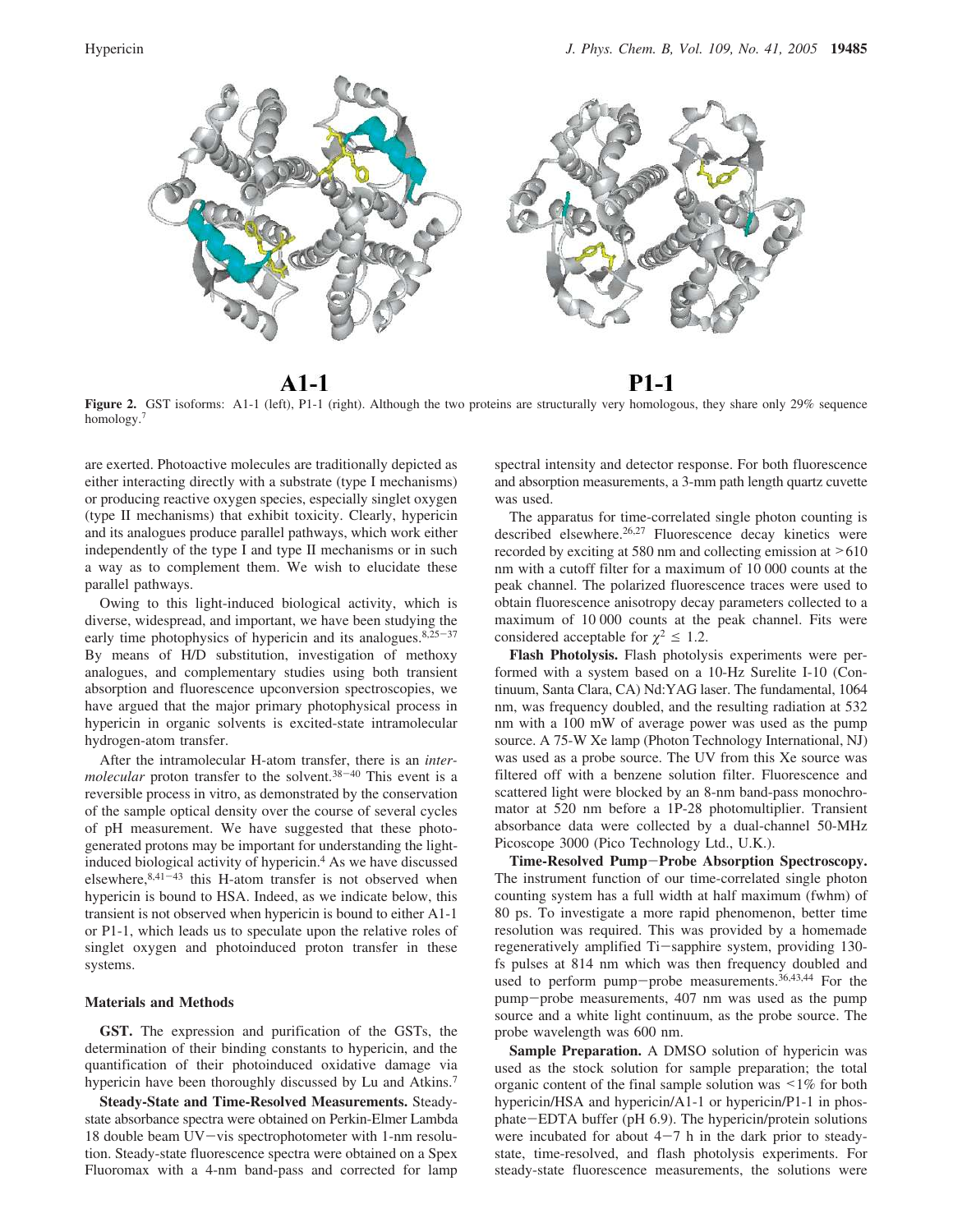**TABLE 1: Fluorescence Lifetimes of Hypericin Bound to GSTs***<sup>a</sup>*

|            | $\tau_1$ | a <sub>1</sub> | $\tau_2$ | a <sub>2</sub> | $\tau_3$ | $\langle \tau \rangle^{\!b}$ |
|------------|----------|----------------|----------|----------------|----------|------------------------------|
| $P1-1/hyp$ |          |                |          |                |          |                              |
| 10/1       | 140      | 0.24           | 1860     | 0.18           | 5400     | 3500                         |
| 1/1        | 170      | 0.24           | 1550     | 0.14           | 5200     | 3480                         |
| 1/1.7      | 160      | 0.31           | 1560     | 0.15           | 5200     | 3100                         |
| 1/3        | 210      | 0.31           | 1890     | 0.15           | 5250     | 3180c                        |
| 1/7        | 160      | 0.51           | 1460     | 0.14           | 5230     | 2120                         |
| 1/10       | 130      | 0.72           | 1100     | 0.10           | 5200     | 1140                         |
| $A1-1/hyp$ |          |                |          |                |          |                              |
| 10/1       | 300      | 0.28           | 2800     | 0.17           | 5900     | 3800                         |
| 1/1        | 300      | 0.34           | 2000     | 0.14           | 5400     | 3200                         |
| 1/1.7      | 280      | 0.43           | 2100     | 0.13           | 5650     | 2900                         |
| 1/3        | 250      | 0.68           | 1200     | 0.15           | 5450     | 1250                         |
| 1/10       | 150      | 0.86           | 820      | 0.12           | 4200     | 300                          |

*<sup>a</sup>* All times are given in picoseconds. Fluorescence lifetimes are fit to a sum of three exponentials. In all cases, [hyp]  $\sim 5.0 \times 10^{-6}$  M. *b* The error in the average fluorescence lifetime is given by  $\langle \tau \rangle = \sum_i a_i \tau_i$ . It is estimated to be accurate to ca.  $\pm 15\%$ . <sup>*c*</sup> This value is higher than expected given the P1-1/hypericin ratio and the corresponding results for A1-1/hypericin. Nevertheless, as we indicate in the text, under these conditions, the fluorescence anisotropy decay departs from a single exponential, indicating surface binding of the hypericin.

prepared with a stoichiometry of 10:1 protein-to-hypericin with [hyp]  $\sim 1.0 \times 10^{-6}$  M. For time-resolved fluorescence studies, [hyp]  $\sim 5.0 \times 10^{-6}$  M, varying amounts of protein concentrations as indicated in Table 1 were employed. Flash photolysis experiments were performed with [hyp]  $\sim 5.0 \times 10^{-5}$  M with a 3:1 protein-to-hypericin ratio. For pump-probe experiments, [hyp] was kept at  $\sim$ 8.0 × 10<sup>-5</sup> M and a 1:1 protein-to-hypericin ratio was maintained. (The spectra were found to be similar in the case of the 10:1 and 1:1 protein-to-hypericin ratios.)

#### **Results and Discussion**

**Binding of Hypericin to GSTs and Singlet Oxygen Generation.** GST binds hypericin very tightly:<sup>7</sup> A1-1 with  $K_D$  $= 0.65 \mu M$  and P1-1 with  $K<sub>D</sub> = 0.51 \mu M$ . Binding of hypericin to GSTs also inhibits their catalytic activity.<sup>7</sup> The submicromolar affinity with which hypericin binds to GST is the first case of high-affinity binding of hypericin to a biologically important molecule that has been documented.

Our data suggest that one hypericin molecule binds to each of the two subunits comprising GST (Table 1). Binding is determined by monitoring the average fluorescence lifetime of hypericin as a function of the GST/hypericin ratio. When GST/ hypericin  $\langle 1/2 \rangle$ , the average fluorescence lifetime decreases significantly from a constant value of ∼3.3 ns. An even more compelling indication of this binding ratio is that when it is less than  $\frac{1}{2}$ , the fluorescence anisotropy decay is no longer a simple single exponential with a  $\geq$ 20-ns depolarization time but takes on a second much more rapid component indicative of a chromophore loosely bound to the surface.<sup>8</sup> For example, when P1-1/hypericin is  $\frac{1}{3}$ ,  $r(t) = 0.02 \exp(-t/0.98 \text{ ns}) + 0.27$ exp(-*t*/19 ns).

An intriguing observation is that the photophysical properties of hypericin can be altered upon binding to GSTs. In particular, when hypericin binds to A1-1, light-induced oxidative damage is produced, as evidenced by the mass spectrometry data obtained after 30 min of optical irradiation. On the other hand, no such oxidative damage is observed for P1-1. Figure 3 compares photosensitized oxidation by hypericin of HSA, A1- 1, and P1-1.<sup>7</sup> While P1-1 is essentially impervious to oxidative damage, both HSA and A1-1 are extremely susceptible.



**Figure 3.** Protein oxidation from light-activated bound hypericin. Details of the experiment are given by Lu and Atkins.<sup>7</sup>



**Figure 4.** Singlet kinetics of hypericin. The probe wavelength is 600 nm. Only hypericin in DMSO exhibits the ∼10-ps rise time attributed to excited-state intramolecular H-atom transfer. Note that the hypericin/ P1-1 trace is nearly flat on the 40-ps time scale, more like that of hypericin/HSA <sup>8</sup> than that of hypericin/A1-1.

**Photophysics of Hypericin Bound to GSTs.** As noted in the Introduction, we have argued that one of the primary processes deactivating the excited-state singlet of hypericin in bulk organic solvent is intramolecular hydrogen-atom transfer. The signature of this process is the rise time in the kinetics, as indicated in Figure 4 for hypericin in DMSO. This process is not, however, observed when hypericin is bound to HSA.<sup>8</sup> We interpreted this result in terms of hypericin binding to a tryptophan residue in HSA that inhibited its H-atom transfer. Given that intramolecular H-atom transfer is impeded in hypericin/HSA and that light-induced protein oxidation of hypericin/HSA is more similar to that of hypericin/A1-1 than to that of hypericin/P1-1, it was our original expectation that the photophysics of hypericin/A1-1 should more nearly resemble that of hypericin/HSA than that of hypericin/P1-1. This expectation was not, however, borne out uniformly by subsequent experiment: the singlet kinetics (Figure 4) and fluorescence intensities (Figure 5) of hypericin/P1-1 more closely resemble those of hypericin/HSA. On the other hand, the long-time kinetics (Figure 6) indicate that the population of hypericin radical ion in A1-1 is essentially identical to that generated in complex with HSA and about a factor of 2 less than that obtained in complex with P1-1.

We note that the data presented in Figure 4 are transient absorption data, which detect both stimulated emission, induced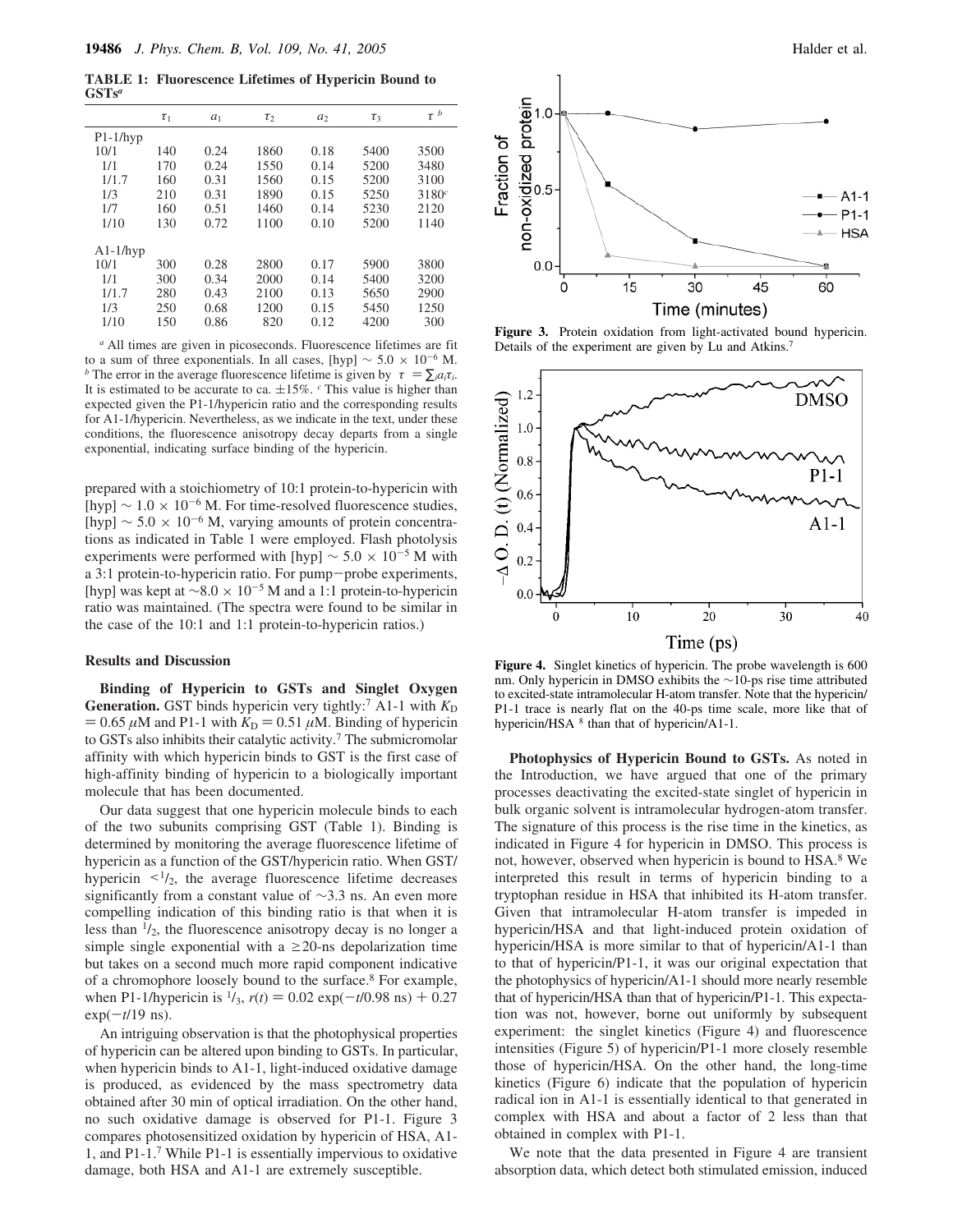

**Figure 5.** Absolute hypericin fluorescence intensity vs wavenumber. The integrated intensities on the energy (wavenumber) scale provide the fluorescence quantum yields (determined from these spectra), which are given in parentheses in the figure. Again, note that the fluorescence quantum yield of hypericin/P1-1 is more like that of hypericin/HSA than that of hypericin/A1-1. The samples were excited at 550 nm.

absorption, and ground-state bleaching. Consequently, there is always the possibility that the interpretation of the observed kinetics is complicated by several simultaneous phenomena. The interpretation of the GST data is based upon our failure to see a rise time for the 1:1 complex of hypericin/HSA in not only transient absorption but also fluorescence upconversion experiments,<sup>8</sup> the latter of which only detect emission from the lowest singlet state.

The long-time kinetics do *not* reflect the decay of the triplet, T1. Indeed, we do not detect a transient triplet species for hypericin bound to these proteins in our experiments. The lifetime of hypericin triplet in an air-saturated solution at room temperature is expected to be  $\leq 1 \mu s$ , depending on the solvent (see the caption to Figure 6).

No component of this duration is observed. We have previously observed such long-lived species of hypericin and its analogues in micelles.<sup>45</sup> Jardon and co-workers have discussed long-lived hypericin transients in terms of deprotonation of the hypericin triplet to form the anion, 46,47 and we<sup>38</sup> have shown that triplet hypericin is a proton donor. It thus seems reasonable to attribute the long-lived transient to a deprotonated species originating from the triplet, Hyp<sup>-</sup>, and in the following discussion we refer to this species as a deprotonated or anionic form of hypericin.

It may be argued that hypericin bound to P1-1 is not accessible to oxygen and that this explains the absence of oxidative damage in the complex. This is unlikely. First, the structural homology of the two proteins (Figure 2) suggests that hypericin binds similarly to both. Second, a more quantitative indication is given by Stern-Volmer fluorescence quenching experiments.<sup>7</sup> Through the use of iodide as a quencher, quenching constants of 4.3, 8.3, and  $1.9 \text{ M}^{-1}$  were obtained for hypericin bound to A1-1, P1-1, and HSA, respectively.<sup>7</sup> These results indicate that hypericin bound to all three of these proteins is accessible to fluorescence quenchers and that, in fact, it is even slightly more accessible when bound to P1-1 than to the other two proteins.



**Figure 6.** Room-temperature, long-time kinetics of hypericin, reflecting the behavior of the hypericin anion. For laser flash photolysis experiments, samples were pumped at 532 nm and the transient was probed after a monochromator set at 520 nm (see experimental details). For all the samples [hyp]  $\sim$  5.0 × 10<sup>-5</sup> M with 3:1 protein-to-hypericin ratio. The solutions were prepared in phosphate-EDTA buffer (pH 6.9) for both GSTs and HSA. The traces are scaled to their relative intensity, with the trace for hyp/P1-1 normalized to unit intensity at time zero. These results were reproduced three times using a different protein preparation for each experiment. For the long-time kinetics, the intensity of the hypericin/A1-1 signal is essentially identical to that of hypericin/HSA. In the context of earlier work by ourselves,<sup>38</sup> Falk and co-workers,<sup>48</sup> and especially Jardon and co-workers,<sup>46,47</sup> we attribute the origin of these long-lived transients to the deprotonation of the hypericin triplet. Jenks and co-workers<sup>49</sup> have observed similar transients arising from reduction and oxidation of triplet by electron acceptors and donors. It is unlikely that the long-lived kinetics can be attributed to the triplet. The time constant for triplet decay resulting from oxygen quenching is estimated to be on the order of  $5 \mu s$  assuming a diffusion-controlled reaction and an oxygen concentration at atmospheric pressure of ∼0.2 mM.<sup>50</sup>

The unanticipated behavior of the singlet kinetics and the fluorescence quantum yields originally proved quite puzzling in light of the hypericin activity. They, however, can be rationalized by considering the following points:

1. The intersystem crossing rate,  $k_{\text{ISC}}$ , must be five times larger for hypericin/A1-1 than for hypericin/P1-1 in order to explain the fluorescence quantum yield and the singlet decay data,  $\Phi_T^{A1-1} = 5\Phi_T^{P1-1}$  (Figures 4 and 5).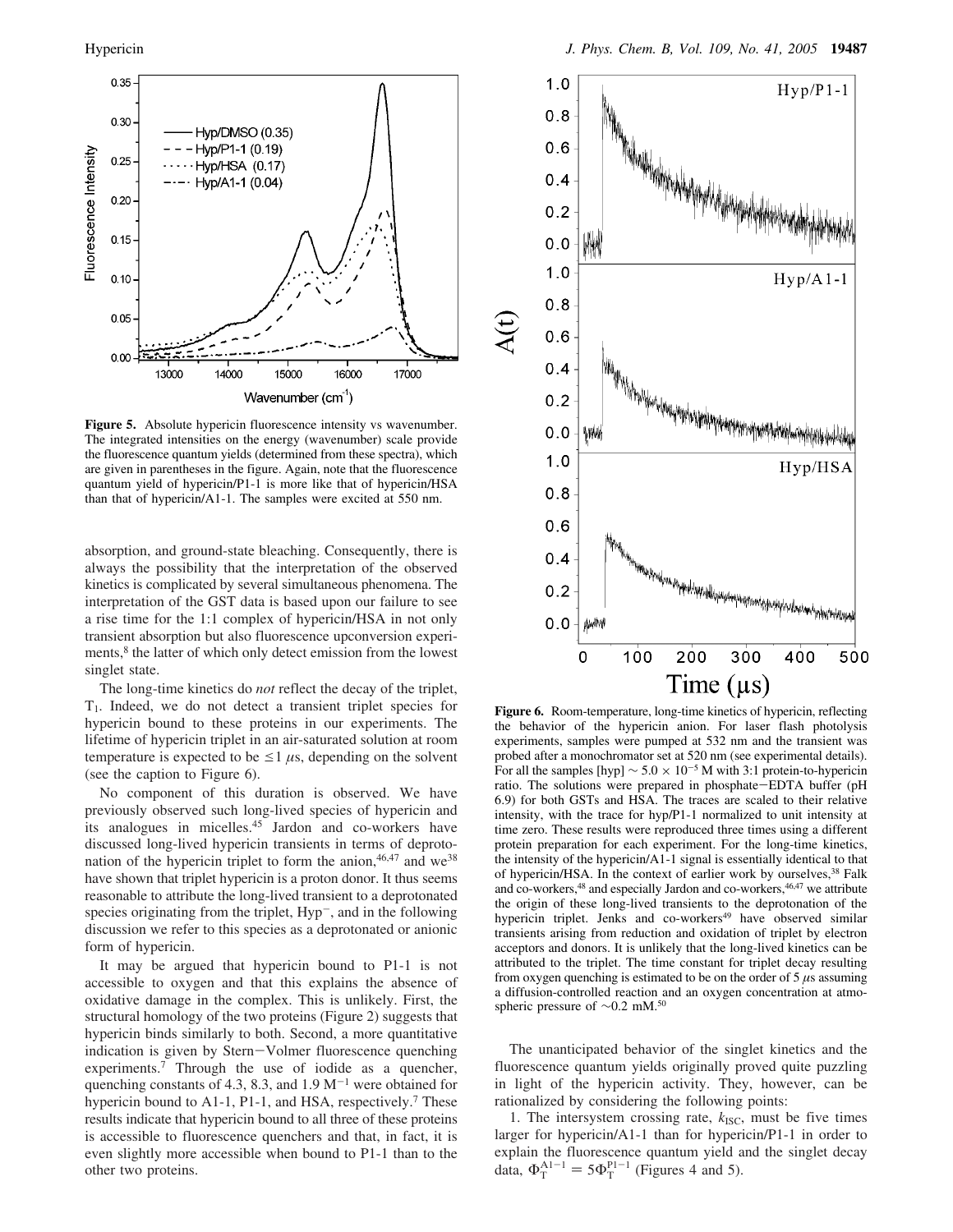2. Note that the anion intensity of hypericin/A1-1 is about two times smaller than that of hypericin/P1-1,  $2\Phi_{\text{ion}}^{\text{Al-1}}$  =  $\Phi_{\text{ion}}^{\text{Pl}-1}$  (Figure 6).

3. The data in Figure 3 highlighting photosensitized oxidation of protein imply that hypericin/A1-1 makes at least ten times more singlet oxygen than hypericin/P1-1,  $\Phi_{\Lambda}^{\text{Al}-1} = 10\Phi_{\Lambda}^{\text{Pl}-1}$ . Consequently, we can rationalize hypericin/ $\overline{A}$ 1-1 being about ten times more reactive than hypericin/P1-1.

4. We make the reasonable assumption that singlet oxygen and hypericin anion are produced only by the triplet and that their respective yields,  $\Phi_{\text{ion}}$  and  $\Phi_{\Delta}$ , are given by the standard expressions

$$
\Phi_{\text{ion}} = \Phi_{\text{T}} \frac{k_{\text{ion}}}{k[\mathcal{O}_2] + k_{\text{ion}}}
$$

and

$$
\Phi_{\Delta} = \Phi_{\text{T}} \frac{k[\text{O}_2]}{k[\text{O}_2] + k_{\text{ion}}}
$$

where we assume that  $k[O_2]$  is the same for all the proteins considered here. Taking the ratios of the respective yields

$$
\frac{\Phi_{\text{ion}}^{\text{Al}-1}}{\Phi_{\text{ion}}^{\text{Pl}-1}} = \frac{\Phi_{\text{T}}^{\text{Al}-1}}{\Phi_{\text{T}}^{\text{Pl}-1}} \frac{k_{\text{ion}}^{\text{Al}-1}}{k_{\text{ion}}^{\text{Pl}-1}} \frac{k[\text{O}_2] + k_{\text{ion}}^{\text{Pl}-1}}{k[\text{O}_2] + k_{\text{ion}}^{\text{Al}-1}}
$$

and

$$
\frac{\Phi_{\Delta}^{\text{Al}-1}}{\Phi_{\Delta}^{\text{Pl}-1}} = \frac{\Phi_{\text{T}}^{\text{Al}-1}}{\Phi_{\text{T}}^{\text{Pl}-1}} \frac{k[\text{O}_2] + k_{\text{ion}}^{\text{Pl}-1}}{k[\text{O}_2] + k_{\text{ion}}^{\text{Al}-1}}
$$

from which we conclude that

$$
20 = \frac{\Phi_{\Delta}^{\text{Al}-1}}{\Phi_{\Delta}^{\text{Pl}-1}} \frac{\Phi_{\text{ion}}^{\text{Pl}-1}}{\Phi_{\text{ion}}^{\text{Al}-1}} = \frac{k_{\text{ion}}^{\text{Pl}-1}}{k_{\text{ion}}^{\text{Al}-1}}
$$

In other words, because the triplet state of hypericin is much more susceptible to decay into the anion when it is bound to P1-1 than to A1-1 or HSA, it generates considerably less singlet oxygen when complexed to P1-1 than to the two latter proteins. The origin of this difference can only be attributed to the amino acids surrounding hypericin in the various proteins and their effect on the excited-state photophysics of hypericin. An energy level diagram summarizing these processes is given in Figure 7.

#### **Conclusions**

While the argument given above provides a pleasing rationalization of the kinetic and steady-state data and renders it consistent with the light-induced biological reactivity of hypericin in different protein environments, it is important to note that the atomistic details of A1-1 and P1-1 giving rise to these differences must still be resolved. This is a main goal of the current work in progress.

An interesting consequence of this work is that it suggests that insofar as the long-lived transient species depicted in Figure 6 can be attributed to the hypericin anion originating from the triplet, Hyp-, even if there is no *intramolecular* H-atom transfer



**Figure 7.** Electronic energy levels of hypericin and their deactivation processes.  $k_R$  is the radiative rate of the first excited singlet and  $\sum k_{NR}$ is the sum of all the nonradiative processes deactivating this state except for  $k_{\text{ISC}}$ , the intersystem crossing rate, which is specifically indicated, taking the singlet to the triplet. At room temperature, we suggest that the triplet state decays predominantly by deprotonation to form the anion, *k*ion, or by interaction with ground-state oxygen to form singlet oxygen,  $k[^3O_2]$ .

in the singlet state for hypericin bound to HSA, A1-1, or P1-1, the corresponding triplet state is still able to liberate a proton.

To date, the bulk of the photophysical studies of hypericin has been carried out in homogeneous organic solution. Studying the light-induced activity of hypericin in complex with biologically important proteins will contribute to an appreciation of both its therapeutic utility as well as its possible toxicity.

**Acknowledgment.** J.W.P. was supported by Grant No. P01 ES012020 from the National Institute of Environmental Health Sciences (NIEHS) and the Office of Dietary Supplements (ODS), National Institutes of Health (NIH). Its contents are solely the responsibility of the authors and do not necessarily represent the official views of the NIEHS and NIH. W.M.A. was supported by the UW NIEHS sponsored Center for Ecogenetics and Environmental Health, Grant NIEHSP30ES07033 and by NIH, Grant GM62284. We thank Mr. Weiya D. Lu for providing GST for this work.

#### **References and Notes**

(1) Duran, N.; Song, P. S. *Photochem. Photobiol.* **1986**, *43*, 677.

(2) Lown, J. W. *Can. J. Chem.* **1997**, *75*, 99.

(3) Diwu, Z. *Photochem. Photobiol.* **1995**, *61*, 529.

(4) Kraus, G. A.; Zhang, W. J.; Fehr, M. J.; Petrich, J. W.; Wannemuehler, Y.; Carpenter, S. *Chem. Re*V*.* **1996**, *96*, 523.

(5) Falk, H. *Angew. Chem., Int. Ed.* **1999**, *38*, 3117.

- (6) Adman, E. T.; Le Trong, I.; Stenkamp, R. E.; Nieslanik, B. S.; Dietze, E. C.; Tai, G.; Ibarra, C.; Atkins, W. M. *Proteins: Struct., Funct., Genet.* **2001**, *42*, 192.
	- (7) Lu, W. D.; Atkins, W. M. *Biochemistry* **2004**, *43*, 12761.

(8) Das, K.; Smirnov, A. V.; Wen, J.; Miskovsky, P.; Petrich, J. W. *Photochem. Photobiol*. **1999**, *69*, 633.

(9) Meruelo, D.; Lavie, G.; Lavie, D. *Proc. Natl. Acad. Sci. U.S.A.* **1988**, *85*, 5230.

- (10) Lenard, J.; Rabson, A.; Vanderoef, R. *Proc. Natl. Acad. Sci. U.S.A.* **1993**, *90*, 158.
- (11) Hudson, J. B.; Zhou, J.; Chen, J.; Harris, L.; Yip, L.; Towers, G. H. N. *Photochem. Photobiol.* **1994**, *60*, 253.

(12) Anker, L.; Gopalakrishna, R.; Jones, K. D.; Law, R. E.; Couldwell, W. T. *Drugs Future* **1995**, *20*, 511.

(13) Couldwell, W. T.; Gopalakrishna, R.; Hinton, D. R.; He, S.; Weiss, M. H.; Law, R. E.; Apuzzo, M. L. *Neurosurgery* **1994**, *35*, 705.

(14) Zhang, W.; Anker, L.; Law, R. E.; Hinton, D. R.; Gopalakrishna, R.; Pu, Q.; Gundimeda, U.; Weiss, M. H.; Couldwell, W. T. *Clin. Cancer Res.* **1996**, *2*, 843.

(15) Zhang, W.; Law, R. E.; Hinton, D. R.; Couldwell, W. T. *Cancer Lett.* **1997**, *120*, 31.

(16) Linde, K.; Ramirez, G.; Mulrow, C. D.; Pauls, A.; Weidenhammer, W.; Melchart, D. *Br. Med. J.* **1996**, *313*, 253.

(17) Suzuki, O. K.; Oya, M.; Bladt, S.; Wagner, H. *Planta Med.* **1984**, *50*, 272.

(18) Takahashi, I. N. S.; Kobayashi, E.; Nakano, H.; Suziki, K.; Tamaoki, T. *Biochem. Biophys. Res. Commun.* **1989**, *165*, 1207.